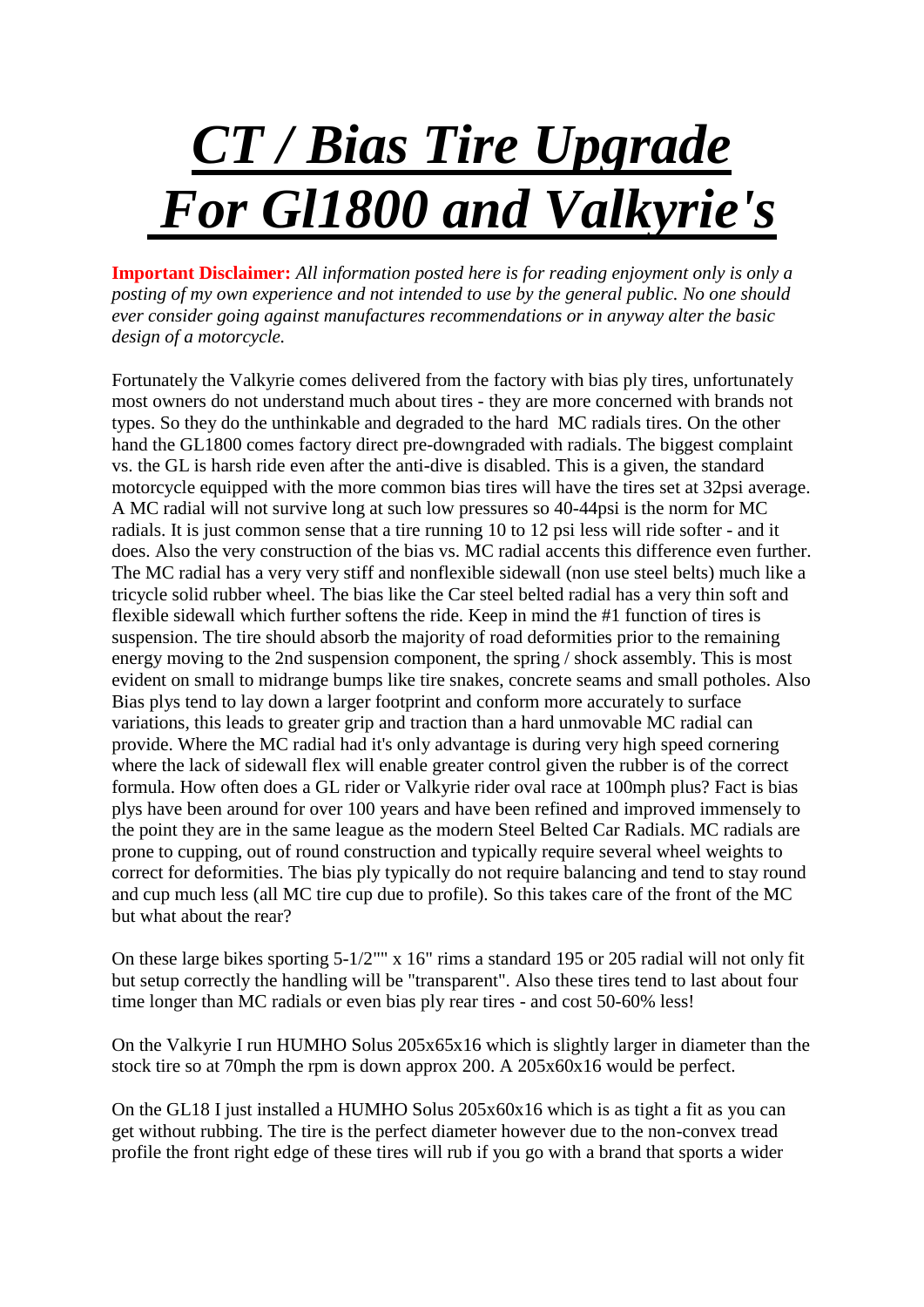less round cornered profile. This is why the Solus just happens to work. I run 28psi on this tire which is perfect for one or two up riding. 35psi on the front is also perfect.

The Valkyrie is much lighter than the wing so I run 32psi in the front tire and 22psi on the rear - the tire should exhibit the standard radial tire squat in order to perform correctly. While a MC tire has a convex profile and tends to "roll" in a corner the CT has a flat tread and one must rely on the tire sidewalls to collapse and expand to enable the lean to occur. Running a CT at 40psi or really anything 30 and over will destroy not only the handling but also greatly reduce the longevity of the tire itself.

Now both Wing and Valkyrie have exactly the same tires front and rear - how do they compare? Well the Valkyrie is lighter than the wing so air pressure needed to be tuned in, while the ride is obviously much better and it does have that "car radial feel" front and rear. The big wing still out rides the Valkyrie. The front suspension on the wing is about the best I have ever experienced (once the anti-dive is removed) four stage progressive springs (not brand) do a much better job than the dual progressive springs on the Valkyrie. The rear mono prolink style suspension on the wing also does a much better job than the Valkyrie. While the Valkyrie can be extremely comfortable under most conditions the wing is simply premium and cannot be improved once the tires are upgraded.

Handling - with the tire pressure set correctly - no difference from stock. The only place I see any change is low speed as these CT's seem to assist in very low speed handling. I can pull to a complete stop and never put a foot down, plus making a U-turn is noticeably easier. High speed / normal riding I see no change and the upgrade is totally transparent. Some have reported improved cornering however I will simply say it is as good as stock. The larger tire on the wing gets the speedometer back to normal and the ride height increases slightly and is also good for headlight aim. On the Valkyrie it dropped the rpm slightly so the mileage jumped 2mpg.

Downside? If you don't like the tire you are stuck with it for at least 30k, other than that I have not discovered a downside to a CT yet. Downside to the bias is if you get a flat on the road a dealer will install a Cement Radial and you will have to replace it with a good tire as soon as you get home.

## Pictures.

Original Dunlop 195x55x16 on my GL18 - this tire has about 16k on it and still has about 80% of the tread depth left. I replaced this tire today (9/19/07) with a Solus in order to get the ride height back to normal and correct the speedo error.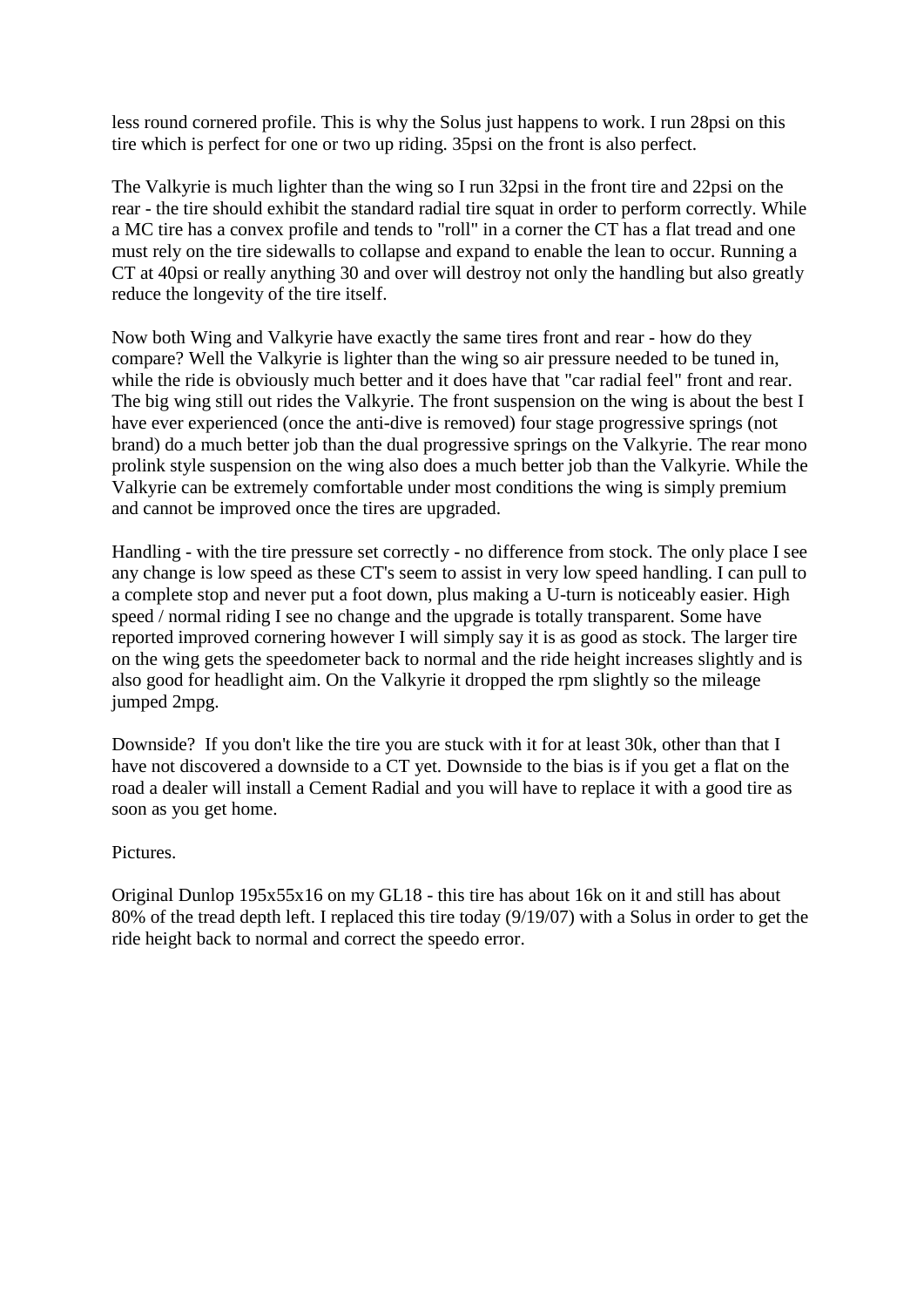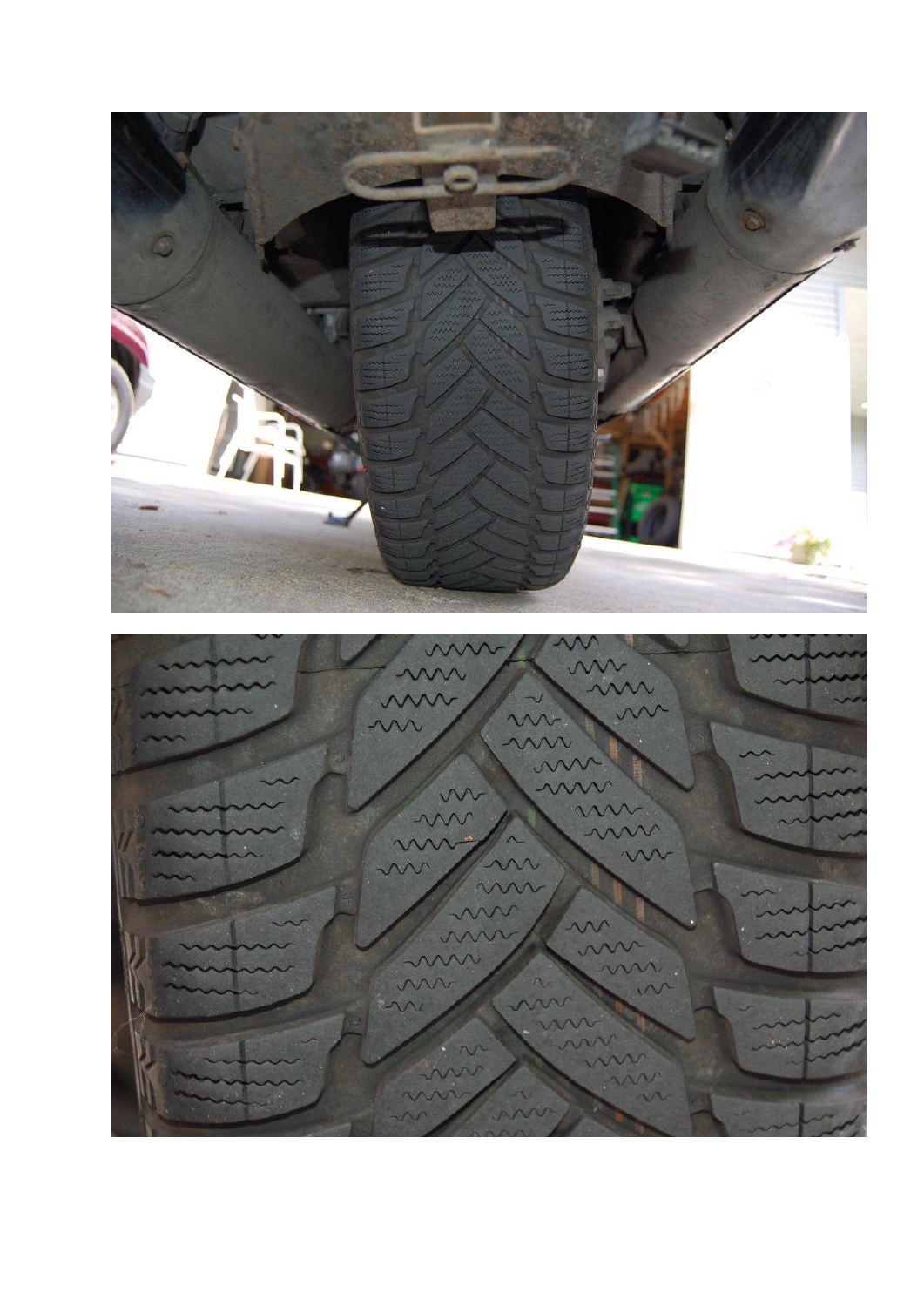KUMHO Solus 205x65x16 on the Valkyrie - new tire with only about 1k on it so far - no mods required to fit this tire.



Bridgestone Battlax BT45r front tire used on both bikes - the r stands for rear not radial. This is fairly common on the Bias tires, the mark them as front or rear but normally the rear tires work better on big bike rims. There is no difference in the construction or design.



Stack of recently removed MC radials - all show typical wear and self destruction all Cement radial experience. Top tire was the front tire on the ST1100 and the bottom tire was the rear.